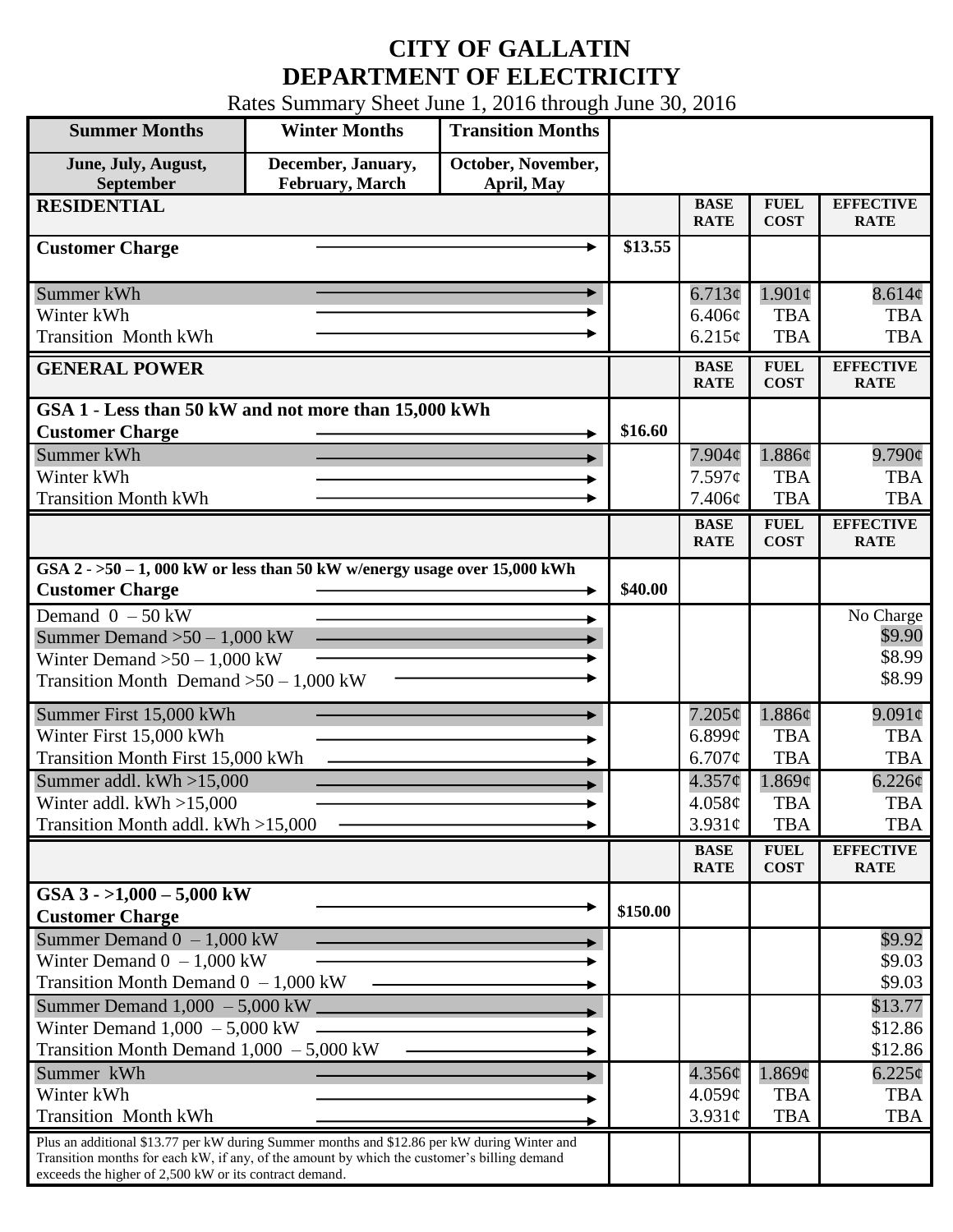## **CITY OF GALLATIN DEPARTMENT OF ELECTRICITY**

Rates Summary Sheet June 1, 2016 through June 30, 2016 Page 2

| <b>Summer Months</b>                       | <b>Winter Months</b>                  | <b>Transition Months</b>         |         |                            |                            |                                 |
|--------------------------------------------|---------------------------------------|----------------------------------|---------|----------------------------|----------------------------|---------------------------------|
| June, July, August,<br>September           | December, January,<br>February, March | October, November,<br>April, May |         |                            |                            |                                 |
| <b>GENERAL POWER CONTINUE</b>              |                                       |                                  |         | <b>BASE</b><br><b>RATE</b> | <b>FUEL</b><br><b>COST</b> | <b>EFFECTIVE</b><br><b>RATE</b> |
| <b>SGSB Demands from 5,001 - 15,000 kW</b> |                                       |                                  |         |                            |                            |                                 |
| <b>Customer Charge</b>                     |                                       |                                  | \$1,500 |                            |                            |                                 |
| Summer Demand $5,000 - 15,000$ kW-         |                                       |                                  |         |                            |                            | \$19.48                         |
| Winter Demand $5,000 - 15,000$ kW-         |                                       |                                  |         |                            |                            | \$16.39                         |
| Transition Month Demand 5,000 - 15,000 kW  |                                       |                                  |         |                            |                            | \$13.33                         |
| Summer kWh                                 |                                       |                                  |         | $2.949\mathcal{C}$         | 1.785¢                     | $4.734\phi$                     |
| Winter kWh                                 |                                       |                                  |         | 2.508¢                     | <b>TBA</b>                 | <b>TBA</b>                      |
| <b>Transition Month kWh</b>                |                                       |                                  |         | 2.408¢                     | <b>TBA</b>                 | <b>TBA</b>                      |
|                                            |                                       |                                  |         | <b>BASE</b>                | <b>FUEL</b>                | <b>EFFECTIVE</b>                |
|                                            |                                       |                                  |         | <b>RATE</b>                | <b>COST</b>                | <b>RATE</b>                     |
| MSB Demands greater than 5,000 kW          |                                       |                                  |         |                            |                            |                                 |
| <b>Customer Charge</b>                     |                                       |                                  | \$1,500 |                            |                            |                                 |
| Onpeak Summer Demand > 5,000               |                                       |                                  |         |                            |                            | \$9.52                          |
| Onpeak Winter Demand > 5,000               |                                       |                                  |         |                            |                            | \$8.63                          |
| Onpeak Transition Month Demand > 5,000 -   |                                       |                                  |         |                            |                            | \$8.63                          |
| <b>Max Demand</b>                          |                                       |                                  |         |                            |                            | \$2.14                          |
| <b>Offpeak Excess of Contract Demand</b>   |                                       |                                  |         |                            |                            |                                 |
| Summer                                     |                                       |                                  |         |                            |                            | \$9.52                          |
| Winter                                     |                                       |                                  |         |                            |                            | \$8.63                          |
| Transition                                 |                                       |                                  |         |                            |                            | \$8.63                          |
| <b>Onpeak Summer kWh</b>                   |                                       |                                  |         | 5.365¢                     | $1.785\phi$                | $7.150\phi$                     |
| <b>Onpeak Winter kWh</b>                   |                                       |                                  |         | 4.305¢                     | <b>TBA</b>                 | <b>TBA</b>                      |
| <b>Onpeak Transition Month kWh</b>         |                                       |                                  |         | 3.331c                     | <b>TBA</b>                 | <b>TBA</b>                      |
| Offpeak Summer kWh First 200 HUD           |                                       |                                  |         | $3.042\mathcal{C}$         | 1.785¢                     | $4.827$ ¢                       |
| Offpeak Summer kWh Next 200 HUD            |                                       |                                  |         | $0.284\mathcal{C}$         | $1.785\phi$                | $2.069\phi$                     |
| <b>Additional HUD</b>                      |                                       |                                  |         | $0.046\phi$                | $1.785\phi$                | $1.831\phi$                     |
| Offpeak Winter kWh First 200 HUD           |                                       |                                  |         | 3.250¢                     | <b>TBA</b>                 | <b>TBA</b>                      |
| Offpeak Winter kWh Next 200 HUD            |                                       |                                  |         | $0.284\phi$                | <b>TBA</b>                 | <b>TBA</b>                      |
| <b>Additional HUD</b>                      |                                       |                                  |         | $0.046\phi$                | <b>TBA</b>                 | <b>TBA</b>                      |
| Offpeak Transition kWh First 200 HUD       |                                       |                                  |         | 3.331¢                     | <b>TBA</b>                 | <b>TBA</b>                      |
| Offpeak Transition kWh Next 200 HUD        |                                       |                                  |         | $0.284\mathcal{C}$         | <b>TBA</b>                 | <b>TBA</b>                      |
| <b>Additional HUD</b>                      |                                       |                                  |         | $0.046\phi$                | <b>TBA</b>                 | TBA                             |